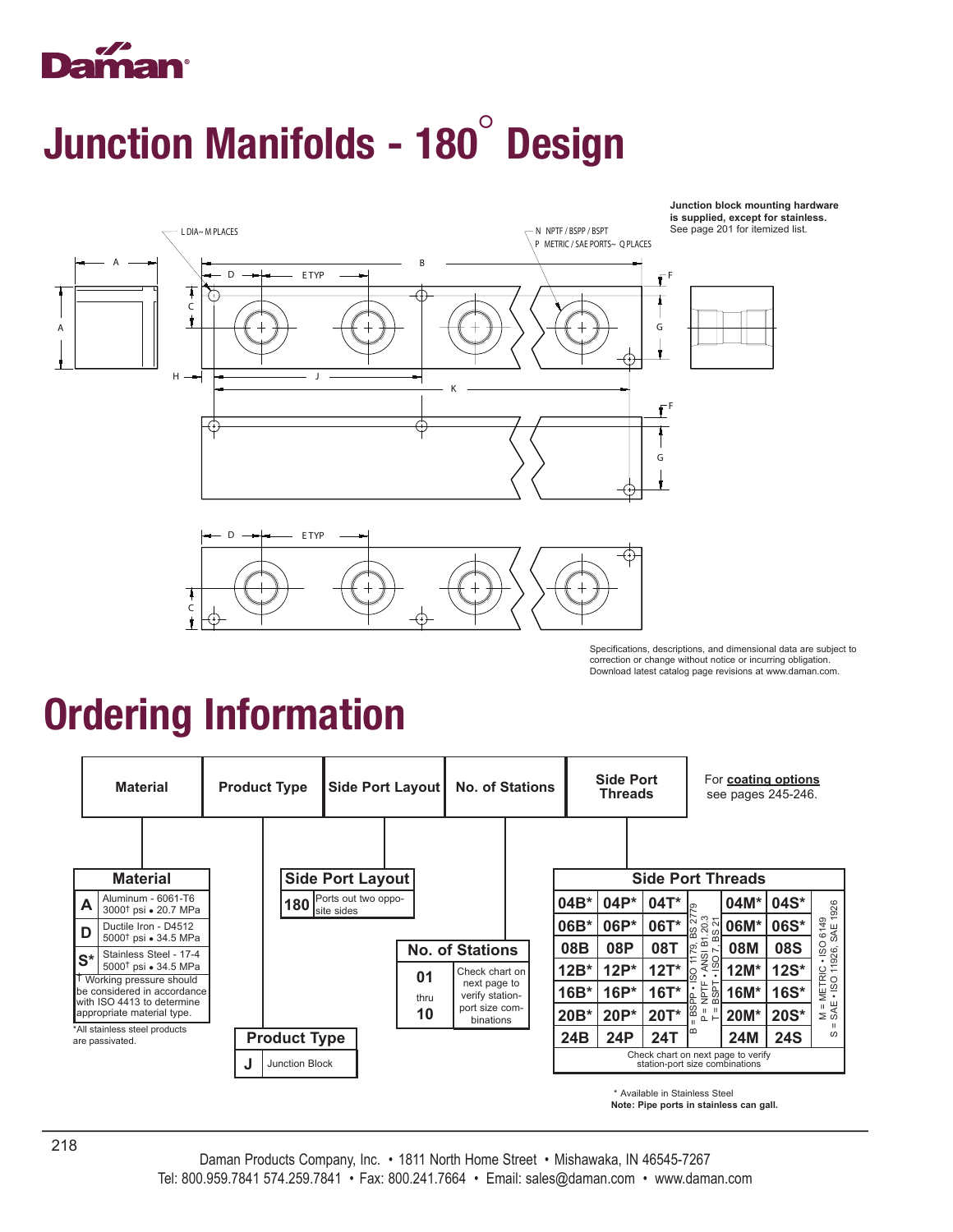#### aman

# Junction Manifolds - 180° Design

| PART NO.                                                                                                                                      | A    | B                                                                                    | C    | D    | Ε    | F    | G    | н    | J                                                                                                      | Κ                                                                                    | L                                                                                                          | M                                              | N         | P                      | Q                                                                 |
|-----------------------------------------------------------------------------------------------------------------------------------------------|------|--------------------------------------------------------------------------------------|------|------|------|------|------|------|--------------------------------------------------------------------------------------------------------|--------------------------------------------------------------------------------------|------------------------------------------------------------------------------------------------------------|------------------------------------------------|-----------|------------------------|-------------------------------------------------------------------|
| *J1800104*<br>*J1800204*<br>*J1800304*<br>*J1800404*<br>*J1800504*<br>*J1800604*<br>*J1800704*<br>*J1800804*<br>*J1800904*<br>*J1801004*      | 1.75 | 2.13<br>3.88<br>5.63<br>7.38<br>9.13<br>10.88<br>12.63<br>14.38<br>16.13<br>17.88    | 0.88 | 1.06 | 1.75 | 0.25 | 1.25 | 0.31 | --<br>$\overline{\phantom{a}}$<br>5.13<br>5.13<br>6.88<br>6.88<br>8.63<br>8.63                         | 1.50<br>3.25<br>5.00<br>6.75<br>8.50<br>10.25<br>12.00<br>13.75<br>15.50<br>17.25    | 0.28                                                                                                       | 4<br>4<br>4<br>4<br>6<br>6<br>6<br>6<br>6<br>6 | 1/4       | -4<br>or<br>M10x1.0    | 2<br>4<br>6<br>8<br>10<br>12<br>14<br>16<br>18<br>20              |
| *J1800106*<br>*J1800206*<br>*J1800306*<br>*J1800406*<br>*J1800506*<br>*J1800606*<br>*J1800706*<br>'*J1800806*<br>*J1800906*<br>*J1801006*     | 1.75 | 3.00<br>5.00<br>7.00<br>9.00<br>11.00<br>13.00<br>15.00<br>17.00<br>19.00<br>21.00   | 0.88 | 1.50 | 2.00 | 0.25 | 1.25 | 0.31 | --<br>6.19<br>6.19<br>8.19<br>8.19<br>10.19<br>10.19                                                   | 2.38<br>4.38<br>6.38<br>8.38<br>10.38<br>12.38<br>14.38<br>16.38<br>18.38<br>20.38   | 0.28                                                                                                       | 4<br>4<br>4<br>4<br>6<br>6<br>6<br>6<br>6<br>6 | 3/8       | -6<br>or<br>M14x1.5    | $\overline{2}$<br>4<br>6<br>8<br>10<br>12<br>14<br>16<br>18<br>20 |
| *J1800108*<br>*J1800208*<br>*J1800308*<br>*J1800408*<br>*J1800508*<br>*J1800608*<br>*J1800708*<br>*J1800808*<br>*J1800908*<br>*J1801008*      | 2.00 | 3.00<br>5.38<br>7.75<br>10.13<br>12.50<br>14.88<br>17.25<br>19.63<br>22.00<br>24.38  | 1.00 | 1.50 | 2.38 | 0.25 | 1.50 | 0.31 | $\overline{\phantom{a}}$<br>$\overline{\phantom{a}}$<br>7.13<br>7.13<br>9.50<br>9.50<br>11.88<br>11.88 | 2.38<br>4.75<br>7.13<br>9.50<br>11.88<br>14.25<br>16.63<br>19.00<br>21.38<br>23.75   | 0.28                                                                                                       | 4<br>4<br>4<br>4<br>6<br>6<br>6<br>6<br>6<br>6 | 1/2       | -8<br>or<br>M18x1.5    | $\overline{2}$<br>4<br>6<br>8<br>10<br>12<br>14<br>16<br>18<br>20 |
| *J1800112*<br>*J1800212*<br>*J1800312*<br>*J1800412*<br>*J1800512*<br>*J1800612*<br>*J1800712*<br>*J1800812*<br>*J1800912*<br>*J1801012*      | 2.50 | 3.63<br>6.88<br>10.13<br>13.38<br>16.63<br>19.88<br>23.13<br>26.38<br>29.63<br>32.88 | 1.25 | 1.81 | 3.25 | 0.28 | 1.94 | 0.38 | $\overline{\phantom{a}}$<br>9.56<br>9.56<br>12.81<br>12.81<br>16.06<br>16.06                           | 2.88<br>6.13<br>9.38<br>12.63<br>15.88<br>19.13<br>22.38<br>25.63<br>28.88<br>32.13  | 0.34                                                                                                       | 4<br>4<br>4<br>4<br>6<br>6<br>6<br>6<br>6<br>6 | 3/4       | -12<br>or<br>M27x2.0   | $\overline{2}$<br>4<br>6<br>8<br>10<br>12<br>14<br>16<br>18<br>20 |
| *J1800116*<br>*J1800216*<br>*J1800316*<br>*J1800416*<br>*J1800516*<br>*J1800616*<br>*J1800716*<br>*J1800816*<br>*J1800916*<br><b>J1801016</b> | 3.00 | 4.00<br>7.75<br>11.50<br>15.25<br>19.00<br>22.75<br>26.50<br>30.25<br>34.00<br>37.75 | 1.50 | 2.00 | 3.75 | 0.34 | 2.31 | 0.38 | --<br>11.00<br>11.00<br>14.75<br>14.75<br>18.50<br>18.50                                               | 3.25<br>7.00<br>10.75<br>14.50<br>18.25<br>22.00<br>25.75<br>29.50<br>33.25<br>37.00 | ᡂ<br>Р.<br>С<br>'N'⊥<br>ports<br>ports<br>Ш<br>$\mathbf{H}$<br>$\circ$<br>ō<br>$\frac{4}{1}$<br>$\ddot{4}$ | 4<br>4<br>4<br>4<br>6<br>6<br>6<br>6<br>6<br>6 | 1"        | -16<br>or<br>M33x2.0   | $\overline{2}$<br>4<br>6<br>8<br>10<br>12<br>14<br>16<br>18<br>20 |
| *J1800120*<br>*J1800220*<br>*J1800320*<br>*J1800420*<br>*J1800520*<br>*J1800620*<br>*J1800720*<br>*J1800820*<br>*J1800920*<br>*J1801020*      | 3.50 | 4.50<br>8.50<br>12.50<br>16.50<br>20.50<br>24.50<br>28.50<br>32.50<br>36.50<br>40.50 | 1.75 | 2.25 | 4.00 | 0.41 | 2.69 | 0.50 | $\qquad \qquad -$<br>--<br>11.75<br>11.75<br>15.75<br>15.75<br>19.75<br>19.75                          | 3.50<br>7.50<br>11.50<br>15.50<br>19.50<br>23.50<br>27.50<br>31.50<br>35.50<br>39.50 | 0.53                                                                                                       | 4<br>4<br>4<br>4<br>6<br>6<br>6<br>6<br>6<br>6 | $1 - 1/4$ | $-20$<br>or<br>M42x2.0 | 2<br>4<br>6<br>8<br>10<br>12<br>14<br>16<br>18<br>20              |

Chart continued on next page

Standard<br>Manifolds **Manifolds Standard**

**Cover Plates**

**Valve Adaptors**

**Subplates Subplates**

Servo Valve<br>Subplates **Servo Valve Subplates**

**Tapping Plates**

**Cartridge Valve**<br>Cavity Bodies **Cartridge Valve Cavity Bodies**

**Junction Blocks Junction Blocks Header** and **Header and**

**Information**